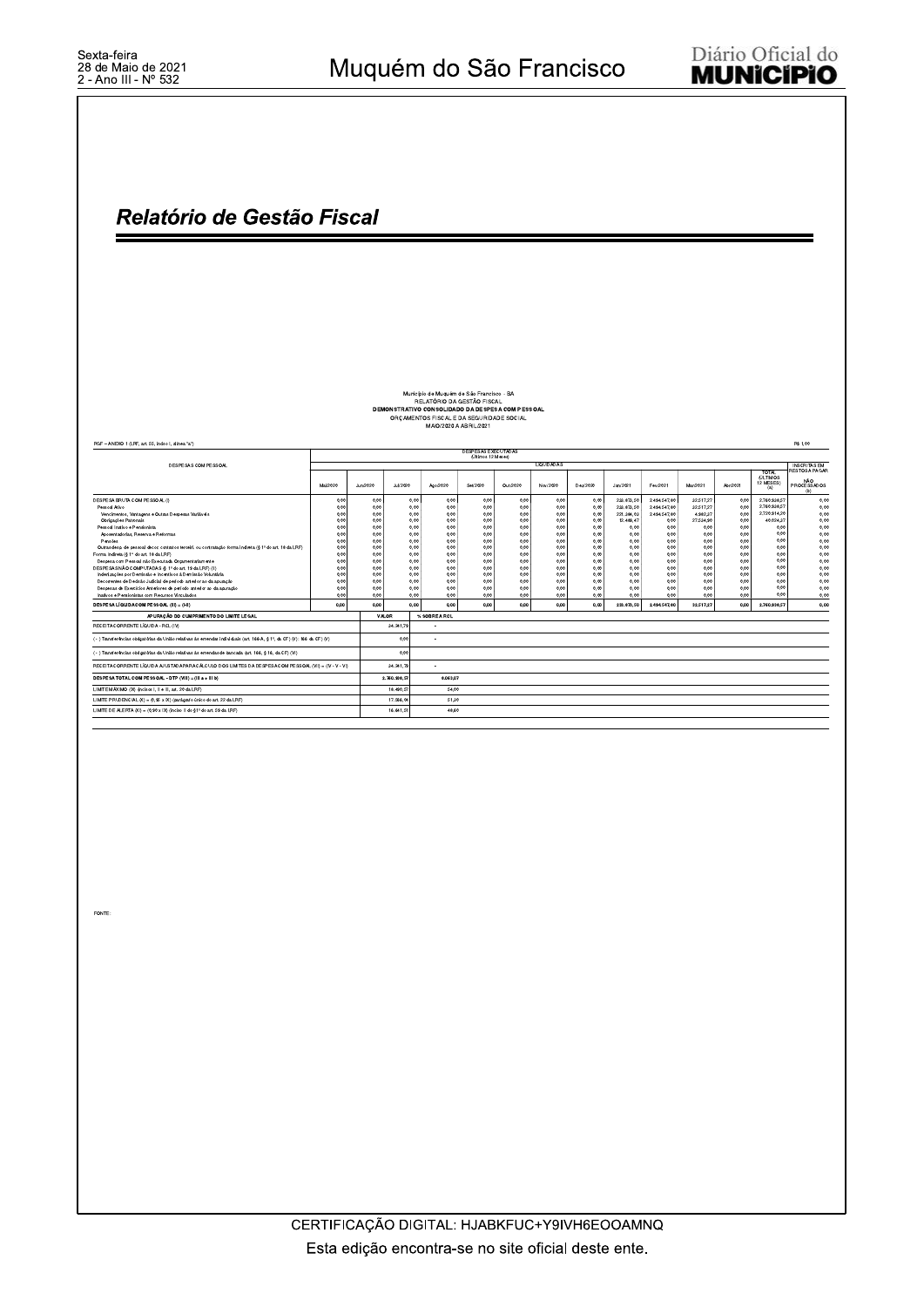## MUNICIPIO DE MUQUEM DE SAO FRANCISCO - BA RELATORIO DA GESTAO FISCAL MUNICÍPIO DE MUQUÉM DE SÃO FRANCISCO<br>
MUNICÍPIO DE MUQUÉM DE SÃO FRANCISCO - BA<br>
RELATÓRIO DA GESTÃO FISCAL<br>
DEMONSTRATIVO DA DÍVIDA CONSOLIDADA LÍQUIDA<br>
ORÇAMENTOS FISCAL E DA SEGURIDADE SOCIAL<br>
JANEIRO A ABRIL 2021<br>
<sup>198</sup> ORÇAMENTOS FISCAL E DA SEGURIDADE SOCIAL

JANEIRO A ABRIL 2021

RGF - ANEXO 2 (LRF, art. 55, inciso I, alínea "b")

DÍVIDA CONSOLIDADA SALDO DI O BALDO DO EXERCICIO DE 2021 EXERCICIO<br>ANTERIOR Quadrimesti Quadrimestre Até o 2º Quadrimestre Até o 3º Quadrimestre \$#"! %&"!! U % V"W XYXX XYXX XYXX XYXX Dívida Mobiliária PZ:87 3R:O:[9:7 ,@,, ,@,, ,@,, ,@,, Dívida Contratual PZ:87 3M197167O ,@,, ,@,, ,@,, ,@,,  $\textsf{empressimos} \quad \textsf{p} \quad \textsf{p} \quad \textsf{p} \quad \textsf{p} \quad \textsf{p} \quad \textsf{p} \quad \textsf{p} \quad \textsf{p} \quad \textsf{p} \quad \textsf{p} \quad \textsf{p} \quad \textsf{p} \quad \textsf{p} \quad \textsf{p} \quad \textsf{p} \quad \textsf{p} \quad \textsf{p} \quad \textsf{p} \quad \textsf{p} \quad \textsf{p} \quad \textsf{p} \quad \textsf{p} \quad \textsf{p} \quad \textsf{p} \quad \textsf{p} \quad \textsf{p} \quad \$  $\ln$ ernos (1,00  $\ln$  , 0,00  $\ln$  , 0,00  $\ln$  , 0,00  $\ln$  0,00  $\ln$  0,00  $\ln$  0,00  $\ln$  0,00  $\ln$  0,00  $\ln$  0,00  $\ln$  0,00  $\ln$  0,00  $\ln$  0,00  $\ln$  0,00  $\ln$  0,00  $\ln$  0,00  $\ln$  0,00  $\ln$  0,00  $\ln$  0,00  $\ln$  0,00  $\ln$  0,00 ]1<9M3= ,@,, ,@,, ,@,, ,@,, Heestruturação da Divida de Estados e Municipios (entre 1968) (component de 1970) (component de 1970) (component de 1970) (component de 1970) (component de 1970) (component de 1970) (component de 1970) (component de 1970)  $\begin{bmatrix} 1 & 0 & 0 & 0 \end{bmatrix}$  ,  $\begin{bmatrix} 0 & 0 & 0 \end{bmatrix}$  ,  $\begin{bmatrix} 0 & 0 & 0 \end{bmatrix}$  ,  $\begin{bmatrix} 0 & 0 & 0 \end{bmatrix}$  ,  $\begin{bmatrix} 0 & 0 & 0 \end{bmatrix}$  ,  $\begin{bmatrix} 0 & 0 & 0 \end{bmatrix}$  ,  $\begin{bmatrix} 0 & 0 & 0 \end{bmatrix}$  ,  $\begin{bmatrix} 0 & 0 & 0 \end{bmatrix}$  ,  $\begin{bmatrix} 0 & 0 & 0 \end{$  M1<9M3= ,@,, ,@,, ,@,, ,@,, ]1<9M3= ,@,, ,@,, ,@,, ,@,, Parcelamento e Renegociação de Dívidas PZ:87= ,@,, ,@,, ,@,, ,@,, De Tributos  $\begin{bmatrix} 0 & 0 & 0 \ 0 & 0 & 0 \end{bmatrix}$  ,  $\begin{bmatrix} 0 & 0 & 0 \ 0 & 0 & 0 \end{bmatrix}$  ,  $\begin{bmatrix} 0 & 0 & 0 \ 0 & 0 & 0 \end{bmatrix}$  ,  $\begin{bmatrix} 0 & 0 & 0 \ 0 & 0 & 0 \end{bmatrix}$  ,  $\begin{bmatrix} 0 & 0 & 0 \ 0 & 0 & 0 \end{bmatrix}$ De Contribuições Previdenciárias  $\mathsf{S} = \left[ \begin{array}{ccc} 0.00 & 0.00 & 0.00 \\ 0.00 & 0.00 & 0.00 \\ 0.00 & 0.00 & 0.00 \\ 0.00 & 0.00 & 0.00 \\ 0.00 & 0.00 & 0.00 \\ 0.00 & 0.00 & 0.00 \\ 0.00 & 0.00 & 0.00 \\ 0.00 & 0.00 & 0.00 \\ 0.00 & 0.00 & 0.00 \\ 0.00 & 0.00 & 0.00 \\ 0.00 & 0.00 & 0.00 \\ 0.00$ De Demais Contribuições Sociais  $\begin{bmatrix} 0.00 \\ 0.00 \end{bmatrix}$  and  $\begin{bmatrix} 0.00 \\ 0.00 \end{bmatrix}$  and  $\begin{bmatrix} 0.00 \\ 0.00 \end{bmatrix}$  and  $\begin{bmatrix} 0.00 \\ 0.00 \end{bmatrix}$  and  $\begin{bmatrix} 0.00 \\ 0.00 \end{bmatrix}$ Do FGTS  $\begin{bmatrix} 0 & 0 & 0 \ 0 & 0 & 0 \end{bmatrix}$  ,  $\begin{bmatrix} 0 & 0 & 0 \ 0 & 0 & 0 \end{bmatrix}$  ,  $\begin{bmatrix} 0 & 0 & 0 \ 0 & 0 & 0 \end{bmatrix}$  ,  $\begin{bmatrix} 0 & 0 & 0 \ 0 & 0 & 0 \end{bmatrix}$ 3; Com Instituição Não Financeira (1,00 km = 1,00 km = 1,00 km = 1,00 km = 1,00 km = 1,00 km = 1,00 km = 1,00<br>
3,00 km = 1,00 km = 1,00 km = 1,00 km = 1,00 km = 1,00 km = 1,00 km = 1,00 km = 1,00 km = 1,00 km = 1,00 km = Demais Di  $P(300 \text{ N}) = \left( \begin{array}{ccc} 0.00 & 0.00 & 0.00 \\ 0.00 & 0.00 & 0.00 \\ 0.00 & 0.00 & 0.00 \\ 0.00 & 0.00 & 0.00 \\ 0.00 & 0.00 & 0.00 \\ 0.00 & 0.00 & 0.00 \\ 0.00 & 0.00 & 0.00 \\ 0.00 & 0.00 & 0.00 \\ 0.00 & 0.00 & 0.00 \\ 0.00 & 0.00 & 0.00 \\ 0.00 & 0.00 & 0.00 \\$ Precatórios Posteriores a 05/05/2000 (Inclusive) - Vencidos e não P<br>Outras Dívidas de Contras Dívidas de Contras Dívidas de Contras Dívidas de Contras Dívidas de Contras de Contra<br>O Contras Dívidas de Contras de Contras de Outras Dívidas  $P(300 \text{ N}) = \begin{bmatrix} 0.00 \ 0.00 \end{bmatrix}$  ,  $P(00 \text{ N}) = \begin{bmatrix} 0.00 \ 0.00 \end{bmatrix}$  ,  $P(00 \text{ N}) = \begin{bmatrix} 0.00 \ 0.00 \end{bmatrix}$ DEDUÇÜES (II)  $(0,0)$  effects and the contract of the contract of the contract of the contract of the contract of the contract of the contract of the contract of the contract of the contract of the contract of the contrac Disponibilidade de Caixa (1990) (1990) (1990) (1990) (1990) (1990) (1990) (1990) (1990) (1990) (1990) (1990) ( Disponibilidade de Caixa Bruta sponibilidade de Caixa Bruta (1990) (1990) (1990) (1990) (1991) (1992) (1992) (1992) (1993) (1992) (1993) (199  $\begin{array}{|c|c|c|c|c|}\n\hline \text{C} & \text{Res} & \text{C} & \text{D} & \text{D} & \text{D} & \text{D} & \text{D} & \text{D} & \text{D} & \text{D} & \text{D} & \text{D} & \text{D} & \text{D} & \text{D} & \text{D} & \text{D} & \text{D} & \text{D} & \text{D} & \text{D} & \text{D} & \text{D} & \text{D} & \text{D} & \text{D} & \text{D} & \text{D} & \text{D} & \text{D} & \text{D} & \text{D} & \$ Demais Haveres Financeiros  $(0.00 \mid 0.00 \mid 0.00 \mid 0.00 \mid 0.00 \mid 0.00 \mid 0.00 \mid 0.00 \mid 0.00 \mid 0.00 \mid 0.00 \mid 0.00 \mid 0.00 \mid 0.00 \mid 0.00 \mid 0.00 \mid 0.00 \mid 0.00 \mid 0.00 \mid 0.00 \mid 0.00 \mid 0.00 \mid 0.00 \mid 0.00 \mid 0.00 \mid 0.00 \mid 0.00 \mid 0.0$ **DEDUÇÕES (II)**<br>
Disponibilidade de Caixa<br>
Disponibilidade de Caixa<br>
(-) Restos a Pagar Processados (Exceto Precatórios)<br>
Demais Haveres Financeiros<br>
(-) Restos a Pagar Processados (Exceto Precatórios)<br>
Demais Haveres Fin % da DC sobre a RCL AJUSTADA (I/VI) % da DCL sobre a RCL AJUSTADA (III/VI) LIMITE DEFINIDO POR RESOLUÇÃO DO SENADO **FEDERAL - 120%** LIMITE DE ALERTA (inciso III do § 1º do art. 59 da LRF)  $-108%$  $0,00%$  $0,00%$  $0.00$  $0.00$ 0.00%  $-10.568,62%$ 41.090.15 36.981.13  $0,00%$  $0,00%$  $0.00$  $0.00$  $0,00%$  $0,00%$  $0.00$  $0.00$  $\begin{bmatrix} 0,00 \end{bmatrix}$  34.241,79 0,00  $\begin{bmatrix} 0,00 \end{bmatrix}$  0,00 Chisponibilidade de Caixa Bruta<br>
(-) Restos a Pagar Processados (Exceto Precatórios)<br>
Demais Haveres Financeiros<br>
Demais Haveres Financeiros<br>
(-) Restos a Pagar Processados (Exceto Precatórios)<br>
(-) Contained Martin Coll  $\begin{array}{ccc} 0,00 & 0,00 \end{array}$   $\begin{array}{ccc} 0,00 & 0,00 \end{array}$ DÍVIDA CONSOLIDADA LÍQUIDA (DCL) (III) = (I - II)<br>RECEITA CORRENTE LÍQUIDA - RCL (IV)<br>( - ) Transferências obrigatórias da União relativas às emen<br>individuais (art. 166-A, § 1º, da CF) (V)<br>RECEITA CORRENTE LÍQUIDA AJUSTADA (-) Transferências obrigatórias da União relativas às emendas  $\gamma$  manufacture of the same can be  $\alpha$  individuals (art. 166-A, § 1<sup>2</sup>, da CF) (V)

|                                            | SALDO DO                     | SALDO DO EXERCÍCIO DE 2021                                       |       |                                      |  |
|--------------------------------------------|------------------------------|------------------------------------------------------------------|-------|--------------------------------------|--|
| OUTROS VALORES NÃO INTEGRANTES DA DC       | EXERCÍCIO<br><b>ANTERIOR</b> | Até o 1º<br>Até o 2 <sup>°</sup><br>Quadrimestre<br>Quadrimestre |       | Até o 3 <sup>°</sup><br>Quadrimestre |  |
| PRECATÓRIOS ANTERIORES A 05/05/2000        | 0,00                         | 0.00                                                             | 0.00  | 0.00                                 |  |
| PRECATÓRIOS POSTERIORES A 05/05/2000       | 0,00                         | 0.00                                                             | 0.001 | 0.00                                 |  |
| PASSIVO ATUARIAL                           | 0,00                         | 0.00                                                             | 0,00  | 0,00                                 |  |
| INSUFICIÊNCIA FINANCEIRA                   | 0.00                         | 0.00                                                             | 0.00  | 0.00                                 |  |
| DEPÓSITOS E CONSIGNAÇÕES SEM CONTRAPARTIDA | 214.981.06                   | 357.621,54                                                       | 0,00  | 0.00                                 |  |
| RP NÃO-PROCESSADOS                         | 0,00                         | 14.229.028,79                                                    | 0,00  | 0.00                                 |  |
| ANTECIPAÇÕES DE RECEITA ORÇAMENTÁRIA - ARO | 0,00                         | 0.00                                                             | 0.00  | 0.00                                 |  |
| DÍVIDA CONTRATUAL DE PPP                   | 0,00                         | 0.00                                                             | 0.00  | 0.00                                 |  |
| APROPRIAÇÃO DE DEPÓSITOS JUDICIAIS         | 0,00                         | 0,00                                                             | 0,00  | 0.00                                 |  |

1. Se o saldo apurado for negativo, ou seja, se o total da Disponibilidade de Caixa Bruta for menor que Hestos a Pagar Processados, esse saldo negativo nao<br>deverá ser informado nessa linha, mas sim na linha da "Insuficiênc quando o calculo de Disponibilidade de Calxa for negativo, o valor dessa linna devera ser (0) "zero".

FONTE: Continua 1/2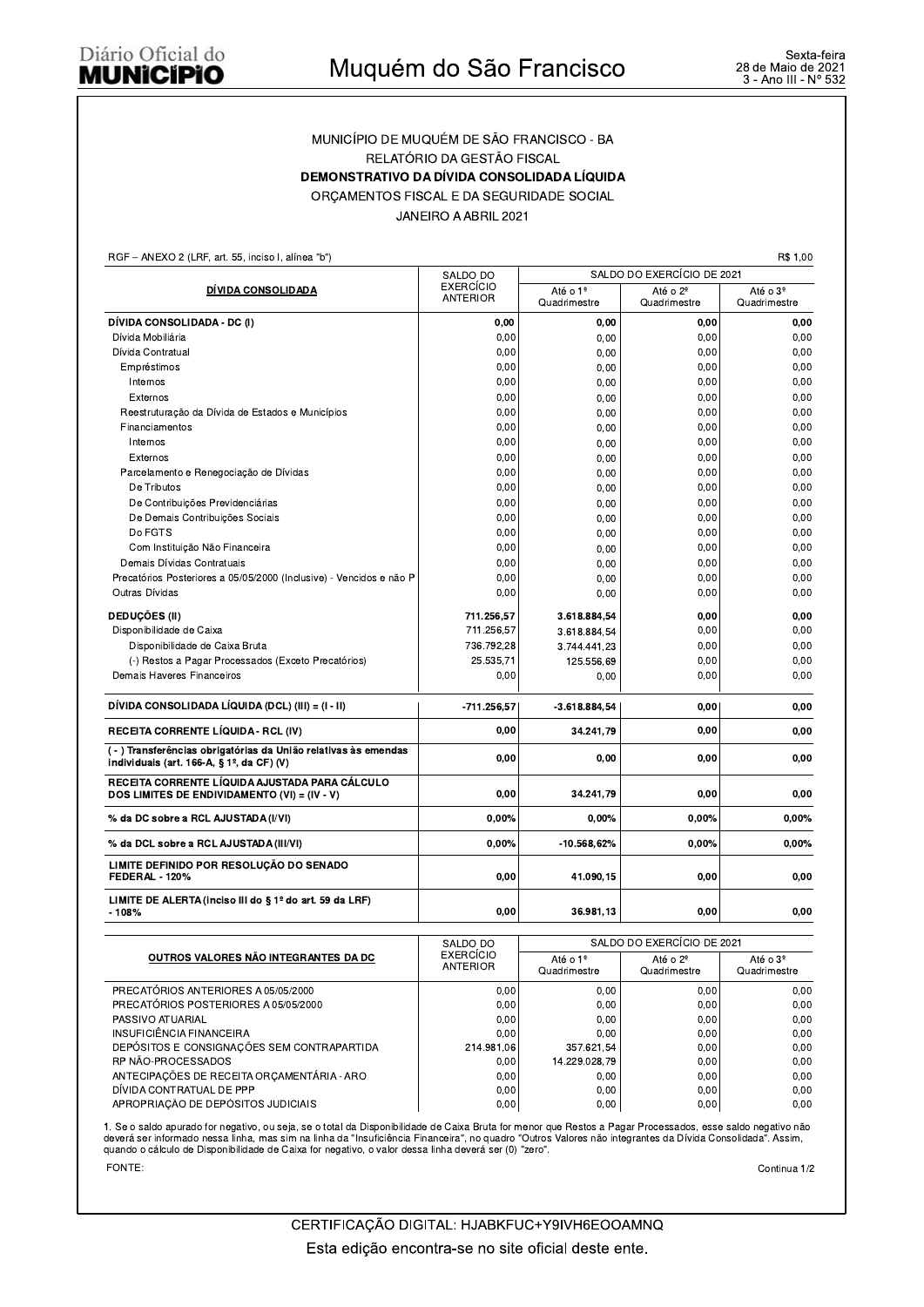#### MUNICÍPIO DE MUQUÉM DE SÃO FRANCISCO - BA RELATÓRIO DA GESTÃO FISCAL

DEMONSTRATIVO DA DÍVIDA CONSOLIDADA LÍQUIDA

ORÇAMENTOS FISCAL E DA SEGURIDADE SOCIAL

JANEIRO A ABRIL 2021

Continuação 2/2

2. Refere-se aos precatórios posteriores a 05/05/2000 que, em cumprimento ao disposto no artigo 100 da Constituição Federal, ainda não foram incluídos no<br>orçamento ou constam no orçamento e ainda não foram pagos. Ao final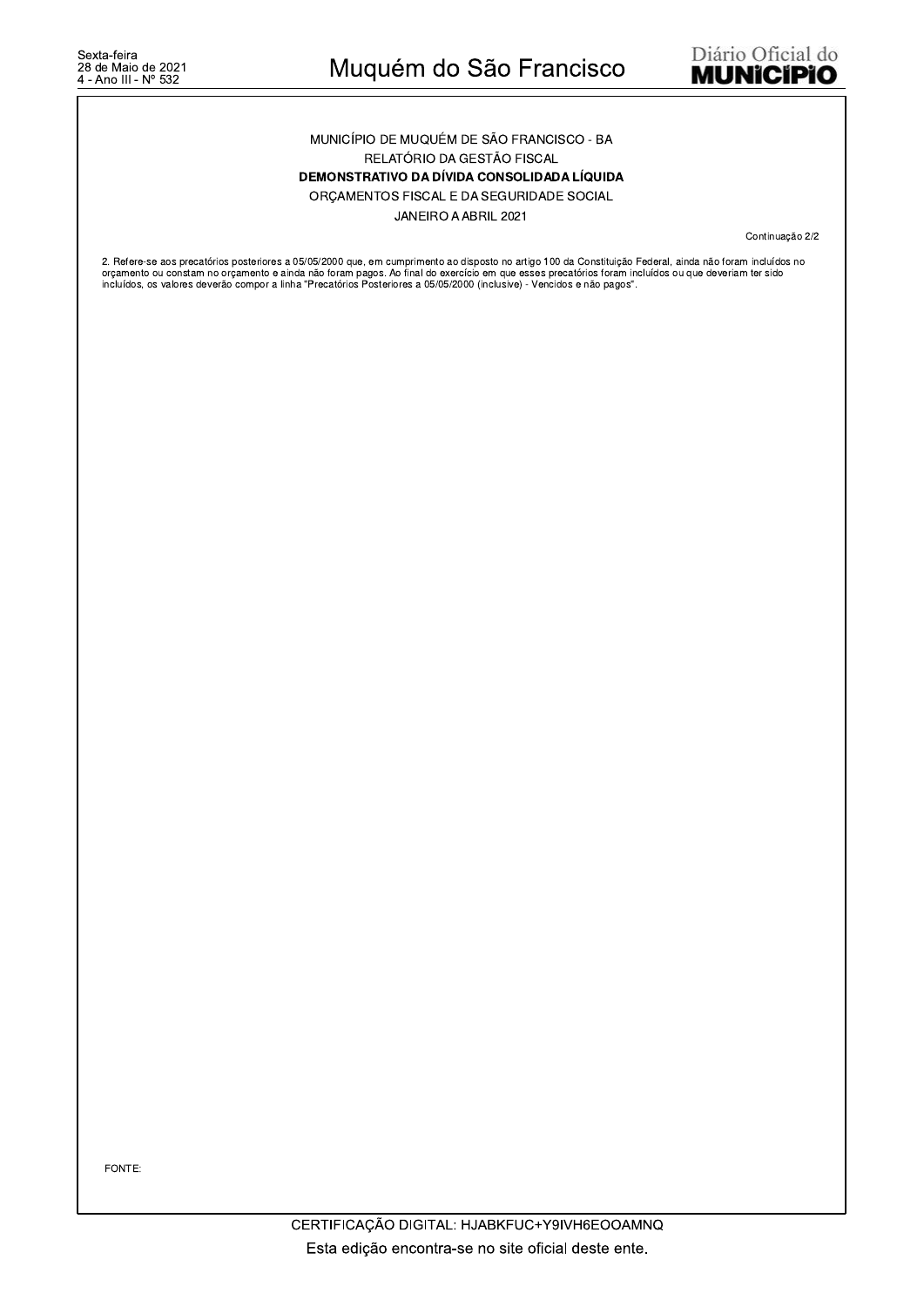#### MUNICÍPIO DE MUQUÉM DE SÃO FRANCISCO - BA RELATÓRIO DE GESTÃO FISCAL DEMONSTRATIVO DAS GARANTIAS E CONTRAGARANTIAS DE VALORES

ORÇAMENTOS FISCAL E DA SEGURIDADE SOCIAL

JANEIRO A ABRIL DE 2021

RGF - Anexo 3 (LRF, art. 55, inciso I, alínea "c" e art. 40, § 1º)

R\$ 1,00

|                                                                                                              | SALDO DO                                                                                         | SALDO DO EXERCÍCIO DE 2021 |                                      |      |  |
|--------------------------------------------------------------------------------------------------------------|--------------------------------------------------------------------------------------------------|----------------------------|--------------------------------------|------|--|
| <b>GARANTIAS CONCEDIDAS</b>                                                                                  | EXERCÍCIO<br>Até o 1º<br>Até o 2 <sup>º</sup><br><b>ANTERIOR</b><br>Quadrimestre<br>Quadrimestre |                            | Até o 3 <sup>º</sup><br>Quadrimestre |      |  |
| AOS ESTADOS (I)                                                                                              |                                                                                                  |                            |                                      |      |  |
| Em Operações de Crédito Externas                                                                             | 0.00                                                                                             | 0.00                       | 0,00                                 | 0,00 |  |
| Em Operações de Crédito Interna                                                                              | 0.00                                                                                             | 0.00                       | 0,00                                 | 0,00 |  |
| AOS MUNICÍPIOS (II)                                                                                          |                                                                                                  |                            |                                      |      |  |
| Em Operações de Crédito Externas                                                                             | 0,00                                                                                             | 0,00                       | 0,00                                 | 0.00 |  |
| Em Operações de Crédito Interna                                                                              | 0,00                                                                                             | 0.00                       | 0,00                                 | 0,00 |  |
| ÀS ENTIDADES CONTROLADAS (III)                                                                               |                                                                                                  |                            |                                      |      |  |
| Em Operações de Crédito Externas                                                                             | 0.00                                                                                             | 0.00                       | 0.00                                 | 0.00 |  |
| Em Operações de Crédito Interna                                                                              | 0,00                                                                                             | 0.00                       | 0,00                                 | 0.00 |  |
| POR MEIO DE FUNDOS E PROGRAMAS (IV)                                                                          | 0,00                                                                                             | 0.00                       | 0,00                                 | 0,00 |  |
| TOTAL GARANTIAS CONCEDIDAS (V) = $(I + II + III + IV)$                                                       | 0,00                                                                                             | 0.00                       | 0.00                                 | 0,00 |  |
| <b>RECEITA CORRENTE LÍQUIDA - RCL (VI)</b>                                                                   | 0,00                                                                                             | 34.241.79                  | 0,00                                 | 0,00 |  |
| (-) Transferências obrigatórias da União relativas às emendas<br>individuais (art. 166-A, § 1º, da CF) (VII) | 0,00                                                                                             | 0,00                       | 0,00                                 | 0,00 |  |
| RECEITA CORRENTE LÍQUIDA AJUSTADA PARA CÁLCULO DOS<br>LIMITES DE ENDIVIDAMENTO (VIII) = (VI - VII)           | 0,00                                                                                             | 34.241.79                  | 0,00                                 | 0,00 |  |
| % do TOTAL DAS GARANTIAS sobre a RCL AJUSTADA (V/VIII)                                                       | 0,00                                                                                             | 0,00                       | 0,00                                 | 0,00 |  |
| LIMITE DEFINIDO POR RESOLUÇÃO DO SENADO FEDERAL - 22%                                                        | 0,00                                                                                             | 7.533,19                   | 0,00                                 | 0.00 |  |
| LIMITE DE ALERTA (inciso III do §1º do art. 59 da LRF) - 19,8%                                               | 0,00                                                                                             | 6.779.87                   | 0,00                                 | 0,00 |  |

|                                                                | SALDO DO                     | SALDO DO EXERCÍCIO DE 2021           |                                      |                                      |  |
|----------------------------------------------------------------|------------------------------|--------------------------------------|--------------------------------------|--------------------------------------|--|
| CONTRAGARANTIAS RECEBIDAS                                      | EXERCÍCIO<br><b>ANTERIOR</b> | Até o 1 <sup>º</sup><br>Quadrimestre | Até o 2 <sup>º</sup><br>Quadrimestre | Até o 3 <sup>º</sup><br>Quadrimestre |  |
| DOS ESTADOS (VII)                                              |                              |                                      |                                      |                                      |  |
| Em Garantia às operações de Crédito Externas                   | 0,00                         | 0.00                                 | 0,00                                 | 0.00                                 |  |
| Em Garantia às operações de Crédito Internas                   | 0.00                         | 0.00                                 | 0,00                                 | 0.00                                 |  |
| DOS MUNICÍPIOS (VIII)                                          |                              |                                      |                                      |                                      |  |
| Em Garantia às operações de Crédito Externas                   | 0,00                         | 0,00                                 | 0,00                                 | 0.00                                 |  |
| Em Garantia às operações de Crédito Internas                   | 0,00                         | 0,00                                 | 0,00                                 | 0.00                                 |  |
| DAS ENTIDADES CONTROLADAS (IX)                                 |                              |                                      |                                      |                                      |  |
| Em Garantia às operações de Crédito Externas                   | 0.00                         | 0.00                                 | 0,00                                 | 0.00                                 |  |
| Em Garantia às operações de Crédito Internas                   | 0.00                         | 0.00                                 | 0.00                                 | 0.00                                 |  |
| EM GARANTIAS POR MEIO DE FUNDOS E PROGRAMAS (X)                | 0.00                         | 0.00                                 | 0.00                                 | 0,00                                 |  |
| TOTAL CONTRAGARANTIAS RECEBIDAS $(XI) = (VII + VIII + IX + X)$ | 0,00                         | 0,00                                 | 0,00                                 | 0,00                                 |  |

**MEDIDAS CORRETIVAS:**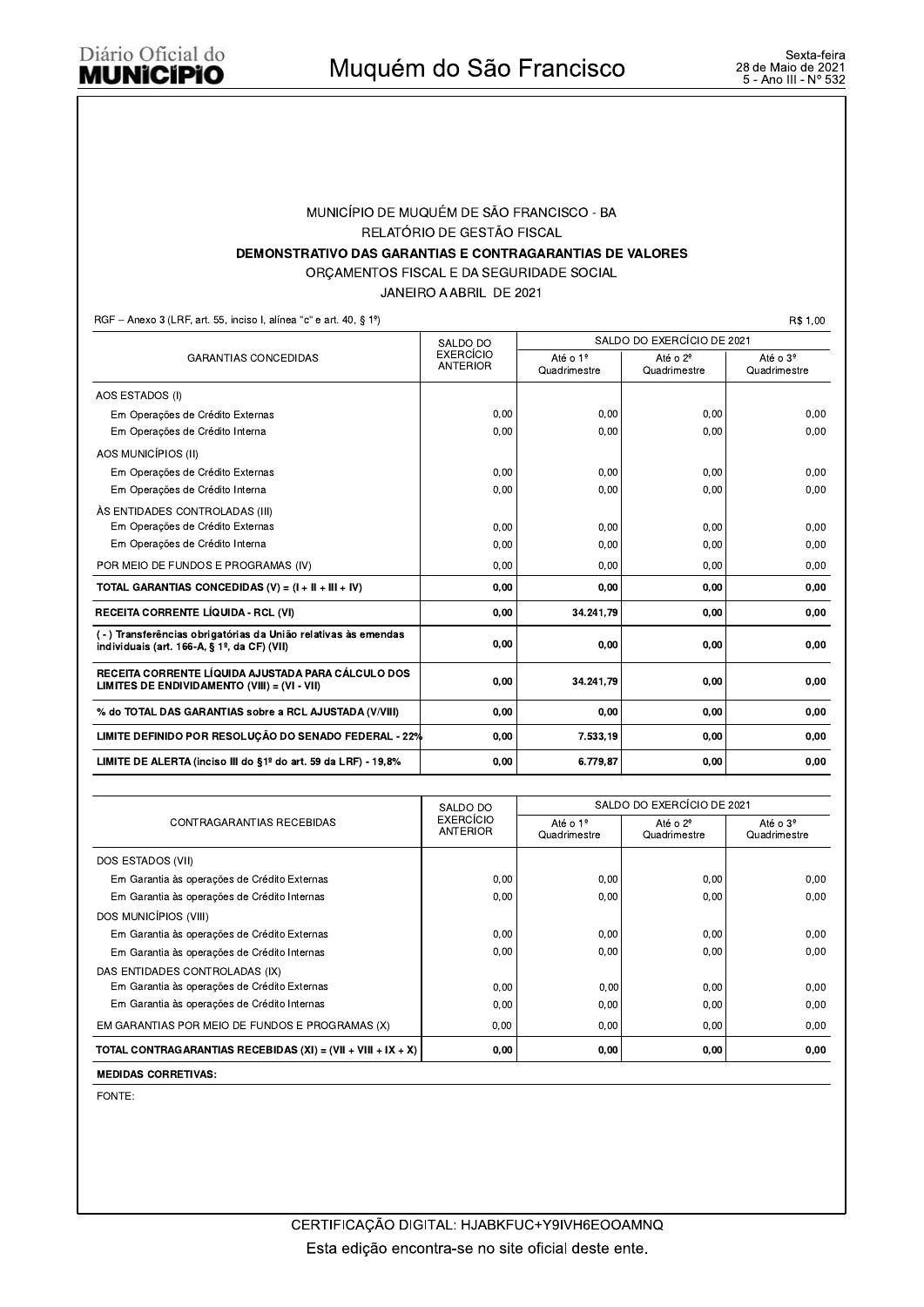#### MUNICÍPIO DE MUQUÉM DE SÃO FRANCISCO - BA RELATÓRIO DE GESTÃO FISCAL DEMONSTRATIVO DAS GARANTIAS E CONTRAGARANTIAS DE VALORES

ORÇAMENTOS FISCAL E DA SEGURIDADE SOCIAL

JANEIRO A ABRIL DE 2021

RGF - Anexo 3 (LRF, art. 55, inciso I, alínea "c" e art. 40, § 1º)

R\$ 1,00

|                                                                                                                             | SALDO DO                                                                                         | SALDO DO EXERCÍCIO DE 2021 |                                      |      |  |
|-----------------------------------------------------------------------------------------------------------------------------|--------------------------------------------------------------------------------------------------|----------------------------|--------------------------------------|------|--|
| <b>GARANTIAS CONCEDIDAS</b>                                                                                                 | EXERCÍCIO<br>Até o 1º<br>Até o 2 <sup>º</sup><br><b>ANTERIOR</b><br>Quadrimestre<br>Quadrimestre |                            | Até o 3 <sup>º</sup><br>Quadrimestre |      |  |
| AOS ESTADOS (I)                                                                                                             |                                                                                                  |                            |                                      |      |  |
| Em Operações de Crédito Externas                                                                                            | 0.00                                                                                             | 0.00                       | 0,00                                 | 0,00 |  |
| Em Operações de Crédito Interna                                                                                             | 0.00                                                                                             | 0.00                       | 0,00                                 | 0,00 |  |
| AOS MUNICÍPIOS (II)                                                                                                         |                                                                                                  |                            |                                      |      |  |
| Em Operações de Crédito Externas                                                                                            | 0,00                                                                                             | 0.00                       | 0,00                                 | 0.00 |  |
| Em Operações de Crédito Interna                                                                                             | 0,00                                                                                             | 0.00                       | 0,00                                 | 0,00 |  |
| ÀS ENTIDADES CONTROLADAS (III)                                                                                              |                                                                                                  |                            |                                      |      |  |
| Em Operações de Crédito Externas                                                                                            | 0.00                                                                                             | 0.00                       | 0.00                                 | 0.00 |  |
| Em Operações de Crédito Interna                                                                                             | 0,00                                                                                             | 0.00                       | 0,00                                 | 0.00 |  |
| POR MEIO DE FUNDOS E PROGRAMAS (IV)                                                                                         | 0.00                                                                                             | 0.00                       | 0.00                                 | 0,00 |  |
| TOTAL GARANTIAS CONCEDIDAS (V) = $(I + II + III + IV)$                                                                      | 0.00                                                                                             | 0.00                       | 0.00                                 | 0,00 |  |
| <b>RECEITA CORRENTE LÍQUIDA - RCL (VI)</b>                                                                                  | 0,00                                                                                             | 34.241.79                  | 0,00                                 | 0,00 |  |
| ( - ) Transferências obrigatórias da União relativas às emendas<br>individuais (art. 166-A, § 1 <sup>o</sup> , da CF) (VII) | 0,00                                                                                             | 0,00                       | 0,00                                 | 0,00 |  |
| RECEITA CORRENTE LÍQUIDA AJUSTADA PARA CÁLCULO DOS<br>LIMITES DE ENDIVIDAMENTO (VIII) = (VI - VII)                          | 0,00                                                                                             | 34.241.79                  | 0,00                                 | 0,00 |  |
| % do TOTAL DAS GARANTIAS sobre a RCL AJUSTADA (V/VIII)                                                                      | 0,00                                                                                             | 0,00                       | 0,00                                 | 0,00 |  |
| LIMITE DEFINIDO POR RESOLUÇÃO DO SENADO FEDERAL - 22%                                                                       | 0,00                                                                                             | 7.533,19                   | 0,00                                 | 0.00 |  |
| LIMITE DE ALERTA (inciso III do §1º do art. 59 da LRF) - 19,8%                                                              | 0,00                                                                                             | 6.779.87                   | 0,00                                 | 0,00 |  |

|                                                                | SALDO DO                            | SALDO DO EXERCÍCIO DE 2021           |                                   |                                      |  |
|----------------------------------------------------------------|-------------------------------------|--------------------------------------|-----------------------------------|--------------------------------------|--|
| CONTRAGARANTIAS RECEBIDAS                                      | <b>EXERCÍCIO</b><br><b>ANTERIOR</b> | Até o 1 <sup>º</sup><br>Quadrimestre | Até o $2^{\circ}$<br>Quadrimestre | Até o 3 <sup>º</sup><br>Quadrimestre |  |
| DOS ESTADOS (VII)                                              |                                     |                                      |                                   |                                      |  |
| Em Garantia às operações de Crédito Externas                   | 0,00                                | 0.00                                 | 0,00                              | 0.00                                 |  |
| Em Garantia às operações de Crédito Internas                   | 0.00                                | 0.00                                 | 0,00                              | 0,00                                 |  |
| DOS MUNICÍPIOS (VIII)                                          |                                     |                                      |                                   |                                      |  |
| Em Garantia às operações de Crédito Externas                   | 0.00                                | 0.00                                 | 0.00                              | 0.00                                 |  |
| Em Garantia às operações de Crédito Internas                   | 0,00                                | 0.00                                 | 0,00                              | 0.00                                 |  |
| DAS ENTIDADES CONTROLADAS (IX)                                 |                                     |                                      |                                   |                                      |  |
| Em Garantia às operações de Crédito Externas                   | 0.00                                | 0,00                                 | 0.00                              | 0.00                                 |  |
| Em Garantia às operações de Crédito Internas                   | 0.00                                | 0.00                                 | 0.00                              | 0,00                                 |  |
| EM GARANTIAS POR MEIO DE FUNDOS E PROGRAMAS (X)                | 0,00                                | 0.00                                 | 0,00                              | 0,00                                 |  |
| TOTAL CONTRAGARANTIAS RECEBIDAS $(XI) = (VII + VIII + IX + X)$ | 0,00                                | 0,00                                 | 0,00                              | 0,00                                 |  |

**MEDIDAS CORRETIVAS:**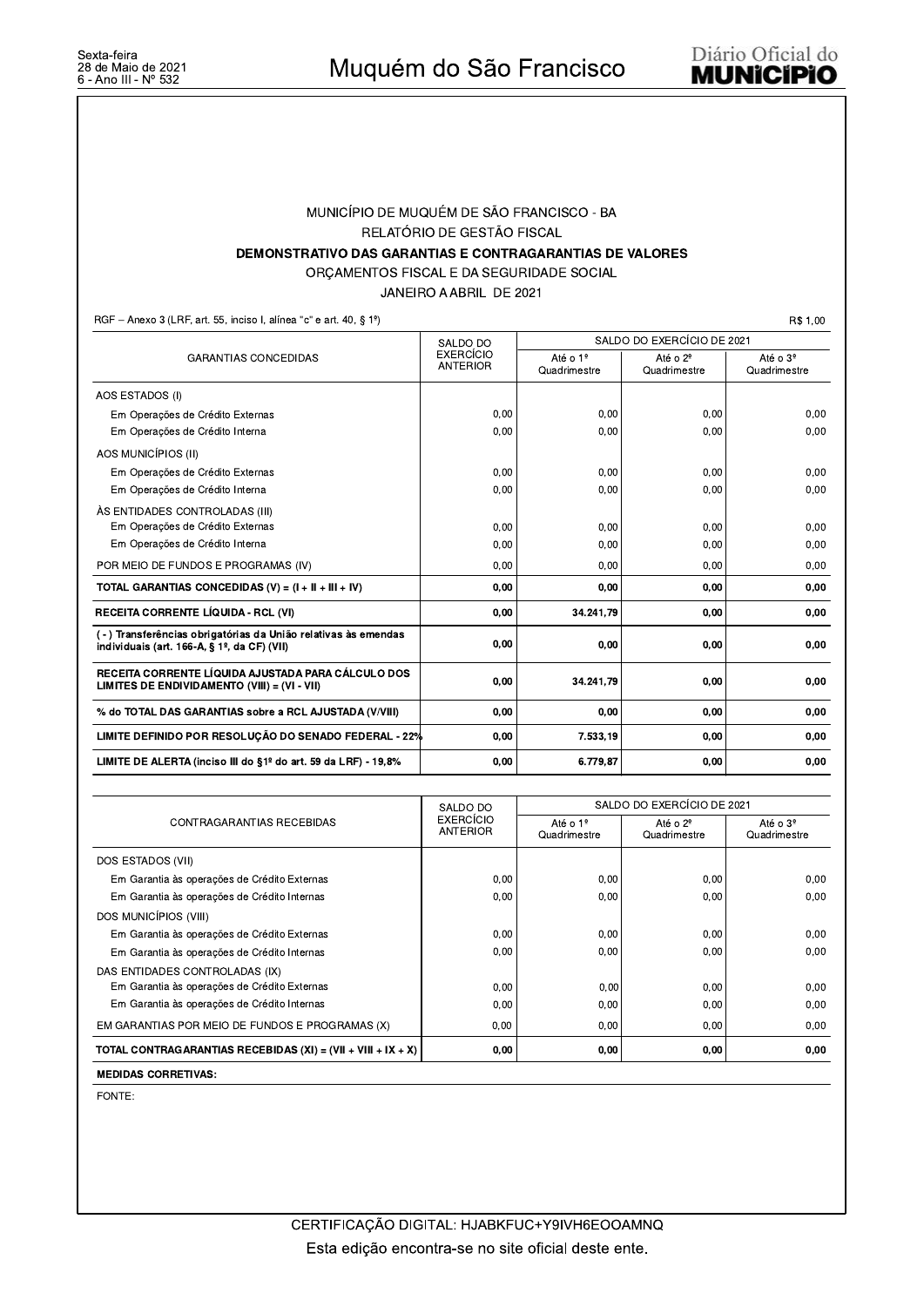#### Diário Oficial do **MUNICIPIO**

#### MUNICÍPIO DE MUQUÉM DE SÃO FRANCISCO - BA RELATÓRIO DE GESTÃO FISCAL **DEMONSTRATIVO DAS OPERAÇÕES DE CRÉDITO** ORCAMENTOS FISCAL E DA SEGURIDADE SOCIAL JANEIRO A ABRIL 2021/QUADRIMESTRE JANEIRO - ABRIL

RGF - ANEXO 4 (LRF, art. 55, inciso I, alínea "d" e inciso III alínea "c")

R\$ 1,00

|                                                                                                                         |                                  | <b>VALOR REALIZADO</b>                  |
|-------------------------------------------------------------------------------------------------------------------------|----------------------------------|-----------------------------------------|
| OPERAÇÕES DE CRÉDITO                                                                                                    | No Quadrimestre de<br>referência | Até o Quadrimestre de<br>referência (a) |
| Mobiliária                                                                                                              | 0,00                             | 0,00                                    |
| Interna                                                                                                                 | 0,00                             | 0,00                                    |
| Externa                                                                                                                 | 0,00                             | 0,00                                    |
| Contratual                                                                                                              | 0,00                             | 0,00                                    |
| Interna                                                                                                                 | 0,00                             | 0,00                                    |
| Empréstimo                                                                                                              | 0,00                             | 0,00                                    |
| Aquisição Financiada de Bens e Arrendamento Mercantil Financeiro                                                        | 0,00                             | 0,00                                    |
| Antecipação de Receita pela Venda a Termo de Bens e Serviços                                                            | 0,00                             | 0,00                                    |
| Assunção, Reconhecimento e Confissão de Dívidas (LRF, art. 29, § 1º)                                                    | 0,00                             | 0.00                                    |
| Operações de crédito não sujeitas ao limite para fins de contratação                                                    | 0,00                             | 0,00                                    |
| Externa                                                                                                                 | 0,00                             | 0,00                                    |
| Empréstimo                                                                                                              | 0,00                             | 0,00                                    |
| Aquisição Financiada de Bens e Arrendamento Mercantil Financeiro                                                        | 0,00                             | 0,00                                    |
| Antecipação de Receita pela Venda a Termo de Bens e Serviços                                                            | 0,00                             | 0,00                                    |
| Assunção, Reconhecimento e Confissão de Dívidas (LRF, art. 29, § 1º)                                                    | 0,00                             | 0,00                                    |
| Operações de crédito não sujeitas ao limite para fins de contratação                                                    | 0,00                             | 0.00                                    |
| <b>TOTAL (III)</b>                                                                                                      | 0,00                             | 0,00                                    |
| APURAÇÃO DO CUMPRIMENTO DOS LIMITES                                                                                     | VALOR                            | % SOBRE A RCL                           |
|                                                                                                                         |                                  |                                         |
| RECEITA CORRENTE LÍQUIDA - RCL (IV)                                                                                     | 34.241,79                        |                                         |
| (-) Transferências obrigatórias da União relativas às emendas individuais (art. 166-A, § 1º,<br>da CF) (V)              | 0,00                             |                                         |
| RECEITA CORRENTE LÍQUIDA AJUSTADA PARA CÁLCULO DOS LIMITES DE<br>ENDIVIDAMENTO (VI) = $(IV - V)$                        | 34.241,79                        |                                         |
| <b>OPERAÇÕES VEDADAS(VII)</b>                                                                                           | 0,00                             | 0,00                                    |
| TOTAL CONSIDERADO PARA FINS DA APURAÇÃO DO CUMPRIMENTO DO LIMITE (VIII) =<br>(Illa + VII - Ia - IIa)                    | 0,00                             | 0,00                                    |
| LIMITE GERAL DEFINIDO POR RESOLUÇÃO DO SENADO FEDERAL PARA AS OPERAÇÕES<br>DE CRÉDITO EXTERNAS E INTERNAS               | 5.478,69                         | 16,00                                   |
| LIMITE DE ALERTA (inciso III do §1º do art. 59 da LRF) - 14,4%                                                          | 4.930,82                         | 14,40                                   |
| OPERACÕES DE CRÉDITO POR ANTECIPACÃO DA RECEITA ORCAMENTÁRIA                                                            | 0,00                             | 0,00                                    |
| LIMITE DEFINIDO POR RESOLUÇÃO DO SENADO FEDERAL PARA AS OPERAÇÕES DE<br>CRÉDITO POR ANTECIPAÇÃO DA RECEITA ORÇAMENTÁRIA | 2.396.93                         | 7,00                                    |
|                                                                                                                         |                                  | <b>VALOR REALIZADO</b>                  |
| OUTRAS OPERAÇÕES QUE INTEGRAM DÍVIDA CONSOLIDADA                                                                        | No Quadrimestre de<br>referência | Até o Quadrimestre de<br>referência (a) |
| Parcelamentos de Dívidas                                                                                                | 0,00                             | 0,00                                    |
| Tributos                                                                                                                | 0,00                             | 0,00                                    |
| Contribuições Previdenciárias                                                                                           | 0,00                             | 0,00                                    |
| <b>FGTS</b>                                                                                                             | 0,00                             | 0,00                                    |
| Operações de reestruturação e recomposição do principal de dívidas                                                      | 0,00                             | 0,00                                    |
|                                                                                                                         |                                  |                                         |

FONTE: Notas: